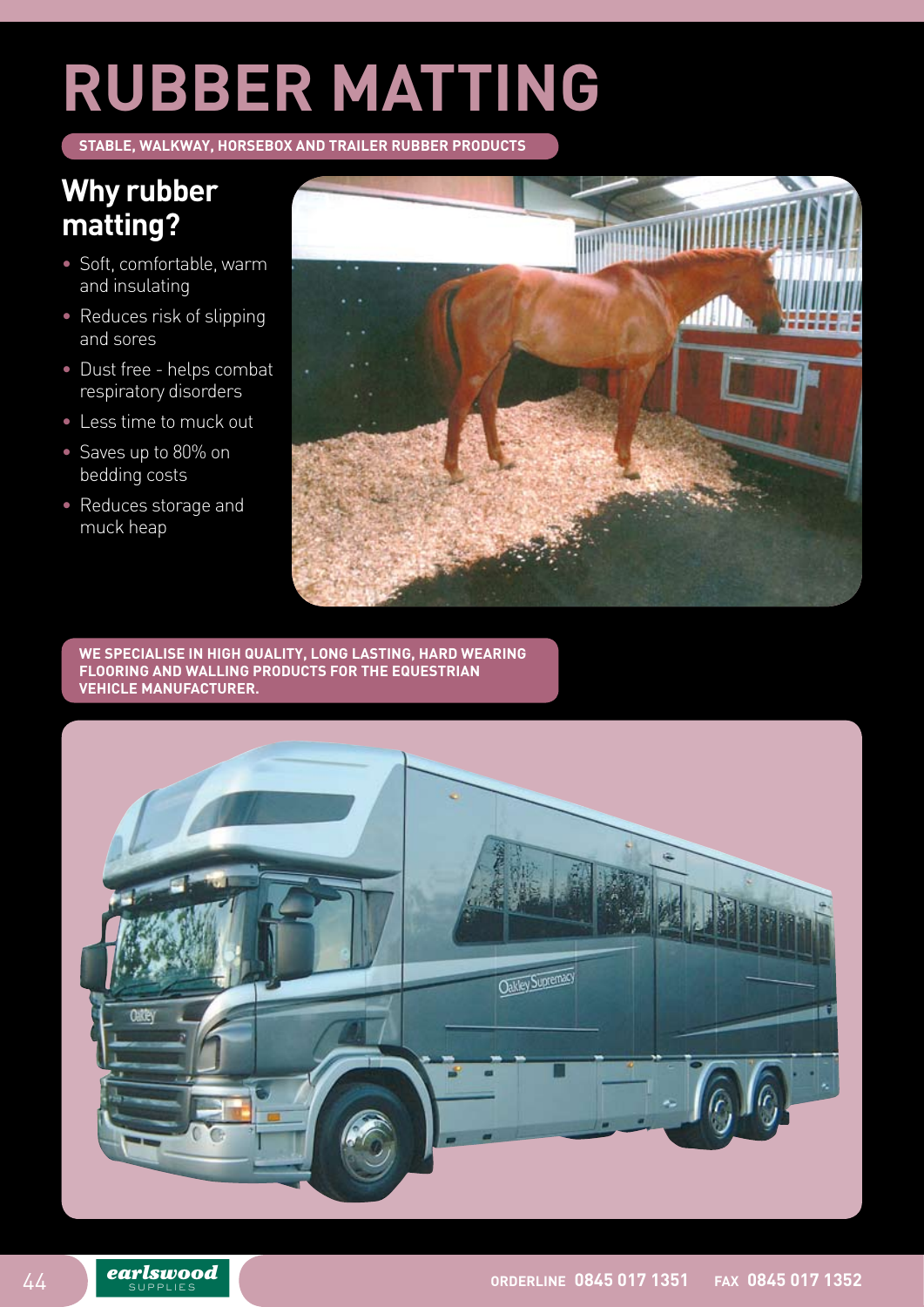#### **KRAIBURG STABLE MATS**

#### **From Europe's leading manufacturer of animal flooring - supplied with a 10 year guarantee against wearing out.**

#### **KEN MAT**

Solid rubber mat with a hammer blow anti-slip textured surface. Studded underside for free drainage of liquid underneath. The first choice for stables with a drainage fall. No need to remove for cleaning, simply lift a corner and flush out with a hose. 

| CODE.     | SIZE (mm)                    | WEIGHT |
|-----------|------------------------------|--------|
| 4085-1857 | $1850 \times 1200 \times 20$ | 42 kg  |

#### **KN MAT**

Made from the same high quality rubber as the KEN mat for stables without a fall. Ribbed underside sits close to the floor to minimise puddling.

| CODE      | SIZE (mm)                    | WEIGHT |
|-----------|------------------------------|--------|
| 4086-1857 | $1850 \times 1200 \times 18$ | 45 kg  |





#### **SOLOFLOOR**

Quite simply the most hygienic, best performing, seamfree single piece stable floor on the market today. A single sheet of rubber laid over a soft underlay suitable for standard stabling and veterinary situations. Due to the size and weight of this product we recommend our specialist fitting service.

| CODE.     | SIZE (mm)            | WEIGHT                 |
|-----------|----------------------|------------------------|
| 4087-4000 | Various x 10mm thick | $10$ kg/m <sup>2</sup> |

#### **WYCOMBE STABLE MAT**

Made from non-porous, high quality solid rubber, this mat has a tortoiseshell top surface with a wide rib base. Suitable for all horsebox, stable and walkway applications. 

| <b>CODE</b> | SIZE (mm)                    | WEIGHT |
|-------------|------------------------------|--------|
| 4091-1857   | $1830 \times 1220 \times 17$ | 40 Kg  |
| 4093-1857   | $1830 \times 1220 \times 10$ | 25 Kg  |

#### **STANBRIDGE STABLE MAT**

Made from solid rubber with a bubble top surface and a wide rib base. Suitable for stable, horsebox and walkway applications. 

| CODE      | SIZE (mm)                    | <b>WEIGHT</b> |
|-----------|------------------------------|---------------|
| 4089-1857 | $1830 \times 1220 \times 17$ | 42 Kg         |





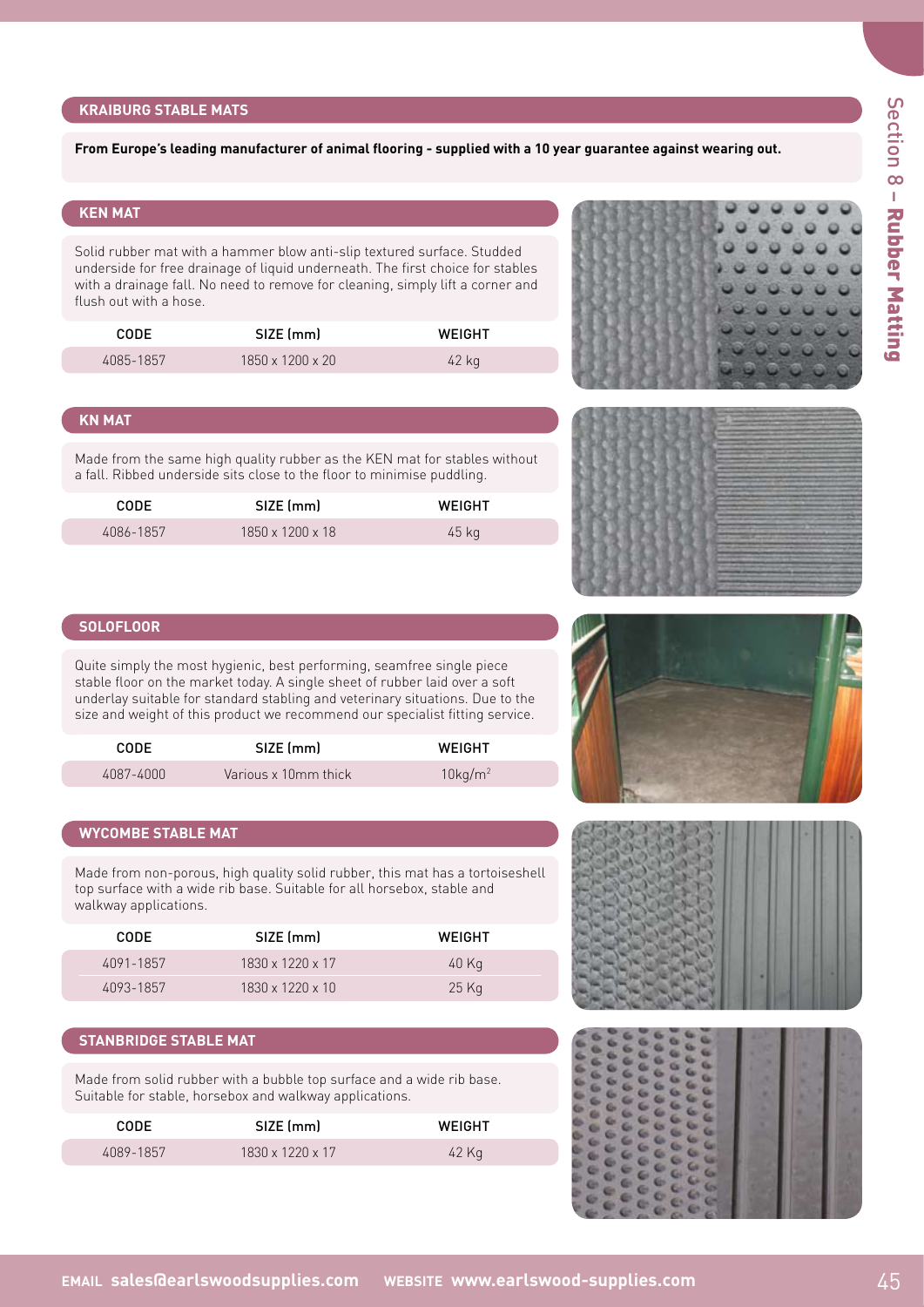











#### **Rubberlite MAT**

This unique mat is made from a mixture of rubber and EVA. This gives it the lightweight characteristics of EVA but with added durability for long lasting use. Use in stables or horse transporters.

| <b>CODE</b> | SIZE (mm)                    | WEIGHT |
|-------------|------------------------------|--------|
| 4094-0320   | $1850 \times 1200 \times 20$ | 9 ka   |

#### **LOKMAT**

These mats are easy to handle, they interlock together to make a mat of any size, preventing gapping, even in areas not bounded by walls.

| <b>CODE</b> | SIZE (mm)                   | <b>WFIGHT</b> |
|-------------|-----------------------------|---------------|
| 4090-1227   | $1220 \times 910 \times 17$ | 20 kg         |

#### **GRANULISTIC LIQUID RUBBER FLOORING**

A trowel applied latex rubber flooring that cures to form an impervious hard wearing equestrian flooring. Suitable for veterinary situations, stables, lorries and trailers. Pack coverage 1.8m<sup>2</sup> @ 12mm thick. Use a spiked roller to finish and seal the surface.

| <b>CODE</b> | <b>WEIGHT</b> |  |
|-------------|---------------|--|
| 4097-0127   | $24$ kg       |  |
| 4097-1000   | Spiked roller |  |

#### **CONTINUOUS ROLL RUBBER**

Hardwearing anti-slip rubber matting - the ultimate for joint-free walkways and horse transporter flooring. Up to 2.4m wide. Hammer blow top with micro rib base. Use with our underlay for extra softness. 

| <b>CODE</b> | <b>SIZE</b>                               |  |
|-------------|-------------------------------------------|--|
| 4110-2407   | 2.4m x 10mm x 40m available cut to length |  |
| 4110-2417   | 2.4m x 15mm x 40m available cut to length |  |
| 4111-2207   | 2.2m x 15mm x 40m available cut to length |  |
| 4111-2217   | 2.2m x 10mm x 40m available cut to length |  |
| 4112-1807   | 1.8m x 10mm x 40m available cut to length |  |
| 4113-1207   | 1.2m x 10mm x 40m available cut to length |  |

#### **UNDERLAY**

Rubber crumb underlay for use under continuous roll rubber or Solofloors to create a softer surface.

| CODE.     | SI <sub>7</sub> F                      |
|-----------|----------------------------------------|
| 4115-1507 | 12m x 1.5m x 10mm Sportech underlay    |
| 4116-1257 | 1.25m x 1.0m x 20mm Vibrasoft underlay |

#### **PENNYWASHER STUD MATTING**

An attractive hard wearing matting. Stocked in black but available in colours to order.

| <b>CODE</b> | <b>SIZE</b>                              |
|-------------|------------------------------------------|
| 4109-1228   | 1.2m x 3mm x 10m available cut to length |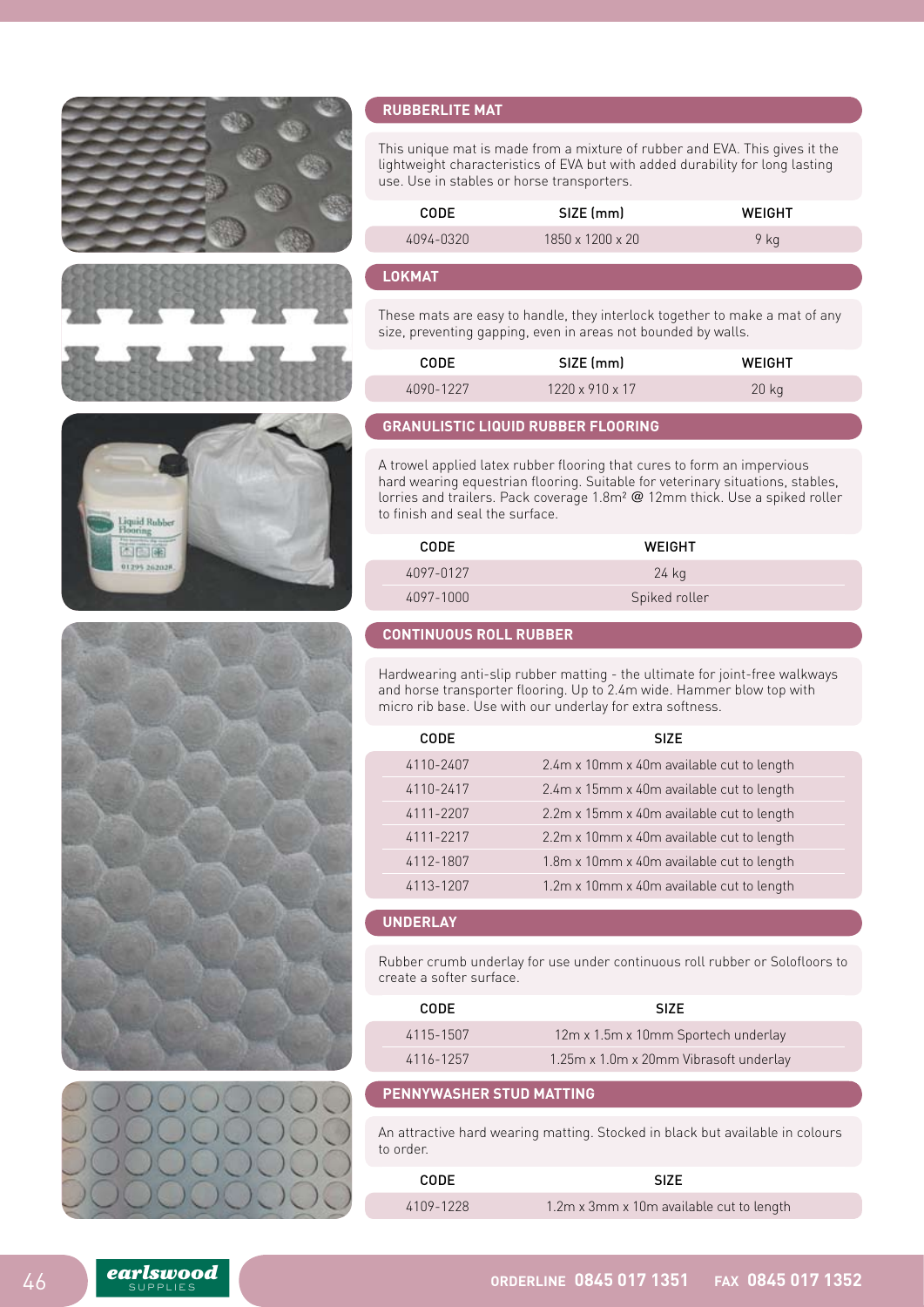#### **MOULDED RUBBER RAMP MAT**

Ribbed ramp mat with integral rubber bars. The superb rib texture offers maximum slip resistance while the integral rubber bars, spaced to conform to DEFRA regulations, are also ribbed to ensure a secure foothold for both horse and handler. The mat is non-absorbent 100% rubber and can be hosed clean in seconds. The premium choice of most horsebox manufacturers. Available in single or two piece format and in smaller size to suit trailers. 

| <b>CODE</b> | SIZE (mm)                      | WEIGHT  |
|-------------|--------------------------------|---------|
| 4100-2257   | 2.15m x 2.48m (single piece)   | 56 kg   |
| 4101-2407   | $2.4m \times 2.4m$ (two piece) | $65$ kg |
| 4102-1557   | 1.55m x 1.75m (trailer ramp)   | $28$ kg |

#### **RAMP CARPET**

Latex backed ribbed ramp carpet. Stocked in dark grey but other colours available to order. Available in two widths.

| <b>CODE</b> | <b>SIZE</b>                           |  |
|-------------|---------------------------------------|--|
| 4103-2008   | 2m wide x 25m available cut to length |  |
| 4104-2009   | 1m wide x 25m available cut to length |  |



#### **GRIP TOP RUBBER**

Hard wearing grip-top rubber matting providing excellent grip for all ramps. Available in two widths.

| CODE.     | <b>SIZE</b>                             |
|-----------|-----------------------------------------|
| 4105-1507 | 1.5m wide x 50m available cut to length |
| 4106-1207 | 1.2m wide x 50m available cut to length |

#### **BROAD RIB RUBBER**

An economical ribbed rubber suitable for many applications from ramps to living areas and general walkways. 

| CODE.     | SI <sub>7</sub> F                        |  |
|-----------|------------------------------------------|--|
| 4107-1207 | 1.2m x 6mm x 10m available cut to length |  |
| 4107-1247 | 1.2m x 4mm x 10m available cut to length |  |

#### **FINE RIB RUBBER**

Suitable for many applications where low cost, easy clean protection is required.

| CODE.     | <b>SIZE</b>                              |
|-----------|------------------------------------------|
| 4108-1207 | 1.2m x 3mm x 10m available cut to length |





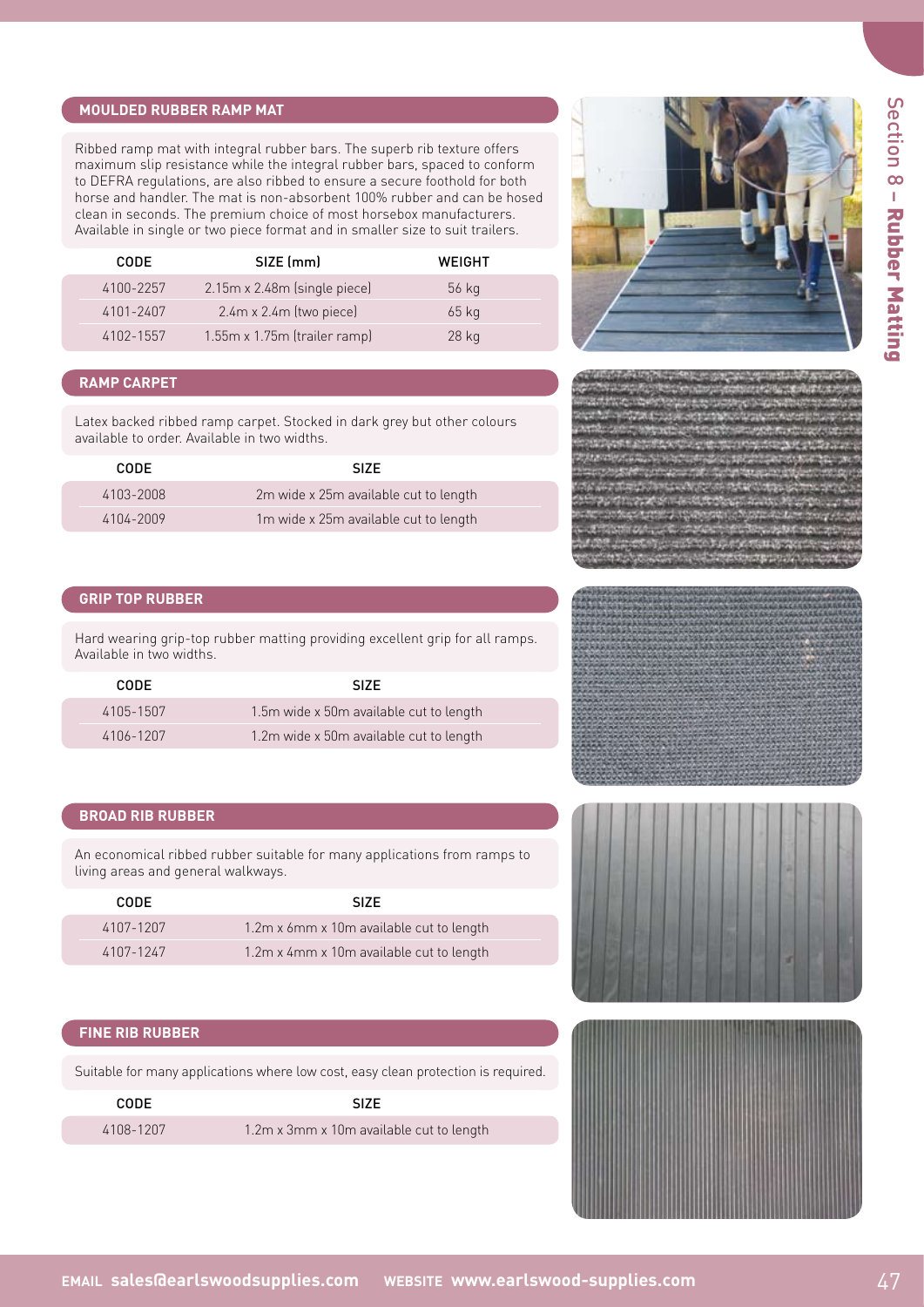













#### **INSERTION RUBBER**

Smooth finish rubber with a cotton insertion for use on partitions and walls.

| CODE.     | <b>SIZE</b>                              |
|-----------|------------------------------------------|
| 4120-1407 | 1.4m x 5mm x 10m available cut to length |
| 4121-1207 | 1.4m x 3mm x 10m available cut to length |

#### **CLEAR PVC SHEETING**

Very strong PVC for use on horsebox partitions.

| CODE.     | <b>SIZE</b>                              |
|-----------|------------------------------------------|
| 4125-1208 | 1.2m x 4mm x 10m available cut to length |
| 4126-1208 | 1.2m x 3mm x 10m available cut to length |
| 4127-1208 | 1.2m x 6mm x 10m available cut to length |

#### **EVA WALL BOARDS**

Suitable for lining both stable and horsebox walls. These lightweight energy absorbing wallboards will provide the ultimate protection for your horse. Surface finished in a random pattern. Use our recessed washers and stainless steel screws to fix to solid surfaces. 

| CODE      | SIZE (mm)                            | WEIGHT   |
|-----------|--------------------------------------|----------|
| 4094-0127 | $1800 \times 1200 \times 11$         | $4.5$ Kg |
| 4094-0137 | $2300 \times 1200 \times 11$         | $6.0$ Kg |
| 4094-0167 | 1800 x 1200 x 15                     | $6.0$ Kg |
| 4094-0177 | 2300 x 1200 x 15                     | $8.0$ Kg |
| 4094-0227 | 1800 x 1200 x 22                     | 9.0 Kg   |
| 4094-1000 | s/s screw, plug and recessed washer. |          |

#### **GROUND RING MAT**

The ideal solution for muddy gateways. Free draining perforated mats reduce poaching and create a stable walking surface. Use singly or cable-tie together. Also suitable for washdown areas.

| CODE.     | SIZE (mm)                    | WEIGHT  |
|-----------|------------------------------|---------|
| 4191-1507 | $1500 \times 1000 \times 16$ | $14$ kg |
| 4192-1507 | $1500 \times 1000 \times 23$ | 18kg    |

#### **FINGERTIP ENTRANCE MATS**

Thousands of rubber bristles clean boots and shoes fast. Exceptionally hard wearing and will not clog with dirt. Ramped edges for non-trip safety.

| CODE      | SIZE (mm)         |  |
|-----------|-------------------|--|
| 4095-0807 | $800 \times 600$  |  |
| 4095-1007 | $1000 \times 800$ |  |

#### **BOOT SCRAPER ENTRANCE MATS**

With a distinctive horse's head moulded into the centre of this mat, it will grace any doorway. Heavy duty rubber bars effectively clean the muddiest footwear. Heavy enough not to blow away in exposed locations.

| <b>CODE</b> | SIZE (mm)        |
|-------------|------------------|
| 4096-0907   | $900 \times 600$ |